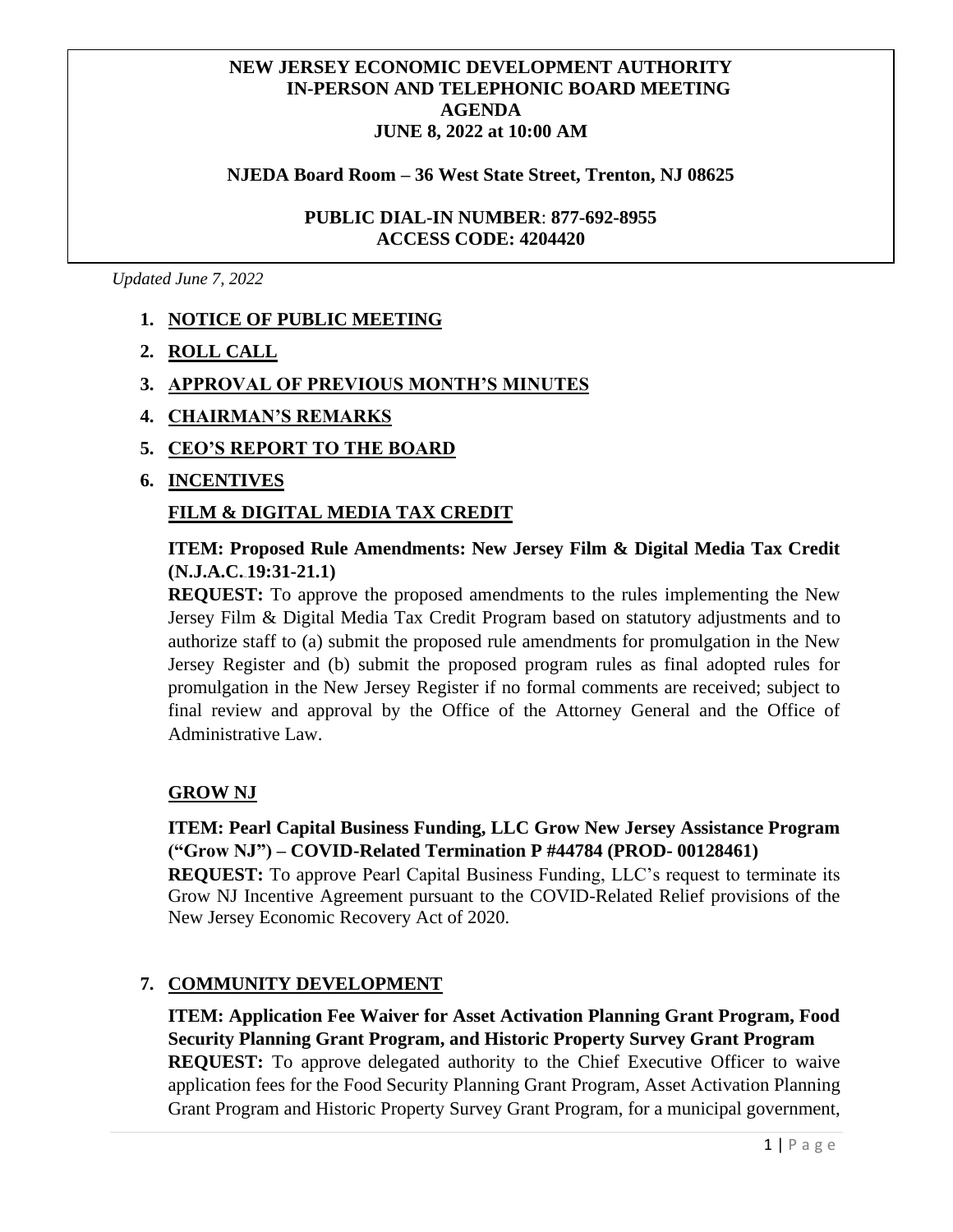municipal authority, commission or a redevelopment agency located in the most financially distressed NJ municipalities.

# **8. AUTHORITY MATTERS**

**ITEM**: **Delegations of Authority – Non-discretionary declinations for the Angel Tax Credit Program, NJ Innovation Evergreen Program, Legal Affairs, Administrative Overhead and Program Costs, and Sandy Programs**

**REQUEST**: To approve updates to delegations of authority for Non-discretionary declinations for the Angel Tax Credit Program, NJ Innovation Evergreen Program, Legal Affairs, Administrative Overhead and Program Costs, and Sandy Programs.

#### **9. BONDS**

**Stand-Alone Bond APPLICANT:** The Atlantic City Sewerage CompanyPROD. #00302085 **LOCATION:** Atlantic City, Atlantic County **PROCEEDS FOR:** Construction, rehabilitation, upgrade and expansion, cost of issuance **FINANCING:** \$7,000,000.00

#### **10. LOANS, GRANTS, GUARANTEES**

#### **NJ ACCELERATE**

**APPLICANT:** Princeton NuEnergy Inc. PROD. #00303053 **LOCATION:** Bordentown City, Burlington County **PROCEEDS FOR:** working capital **FINANCING:** \$52,500.00

# **11. REAL ESTATE**

**ITEM: Supplemental Memorandum of Understanding between the Capital City Redevelopment Corporation and the NJ Economic Development Authority on Project Related Work and Fees regarding the Sale and Redevelopment of the Former Taxation Building**

**REQUEST:** Approval is requested to enter into a supplemental MOU between the CCRC and the NJEDA to govern processes and substance of project related work and fees regarding the sale and redevelopment of the former Taxation Building.

#### **12. PUBLIC COMMENT**